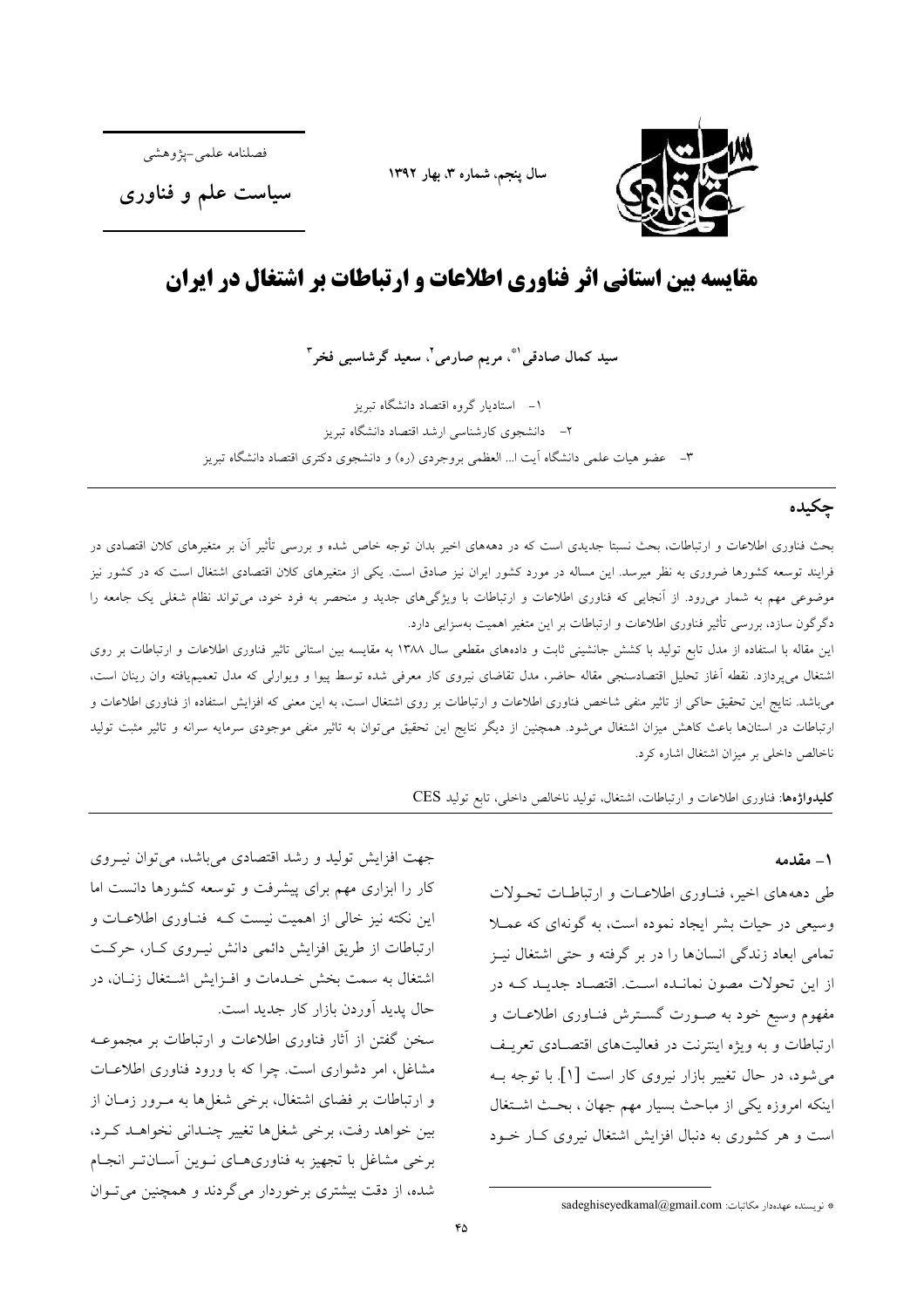به شغلهای جدیدی اشـاره کـرد کــه در واقــع مولــود عصــر فراصنعتي هستند.

با توجه به مطالب بیان شده، ارتباط میـان اشـتغال و فنـاوری اطلاعات و ارتباطات، که در رشـد و اقتصـاد کشـورها نقـش اساسی ایفا می کند، مسأله مهمی است. در ایــن مقالــه تــلاش می شود تا با استفاده از مدل آماری مورد استفاده، ارتباط میـان این دو متغیر در استانهای ایران در سال ۱۳۸۸ مورد بررسبی قرار گیرد.

این مقاله شامل شش بخش است. در بخـش دوم چـارچوب نظری مورد بررسی قـرار خواهـد گرفـت. در بخـش سـوم، مطالعات انجام شده در داخل و خــارج از کشــور ايــران ارائــه میشود. در بخش چهارم، نوع مطالعه، جامعه آمـاری و روش نمونهگیری و تجزیه و تحلیل دادههـا و بـه طـور کلـی روش مطالعه توضيح داده شده است. بخش پنجم، شامل يافتـههـاي تحقیق میباشد. و در انتها در بخش ششم، نتـایج بـه دسـت آمده ارايه مي شود.

# ۲- چارچوب نظری

منظور از فناوری، دانشی است که برای طراحی و یا تولید یک محصول يا مجموعـهاي از خـدمات مـورد نيـاز اسـت [٢]. تعاریف متعددی از فناوری اطلاعات و ارتباطـات ارائــه شــده است که در این قسمت به چند تعریـف تقریبـا جـامع اشـاره مي کنيم:

اسکاراموتزی ْ[۳]. فناوری اطلاعات و ارتباطــات را مجموعــه فنـاوريهـاي سـاخت، ذخيـرهسـازي، تبـادل و بـهكـارگيري اطلاعات در شکلهای گوناگون اطلاعات تجـاری، مکالمـات صوتی، تصاویر ساکن و متحرک، ارائه چندرسانهایها و سـایر اشكالي كه هنوزبه وجود نيامدهاند معرفي مي كند [۱].

فناوری اطلاعـات و ارتباطـات عبـارت اسـت از شـبکههـای مدیریت تولید، پردازش، توزیع و مصرف بهینـه اطلاعـات بــه منظور افزايش كارايي نظام [۴]. لوکاس کفناوری اطلاعـات و ارتباطـات را ایــنگونــه تعریــف مبي كنـد:" فنـاوري اطلاعـات و ارتباطـات بـه تمـام انـواع

فناوری های پردازش و ذخیره اطلاعات به صورت الکترونیکی اطلاق می گردد. برای این منظور، از تجهیزاتی نظیـر کـامپیوتر، تجهیزات ارتباطاتی و شبکهها، ماشینهای فکس و هـر بسـته الكتريكي قابل اداره كردن استفاده مي شود"[۵].

بر پایه نظریههای رشد اقتصادی، افـزایش عوامـل تولیــد تنهـا می تواند تا زمانی به افزایش تولید و اشتغال بیانجامد و پس از آن، در نبود پیشرفت فناوری، تولیـد بـازدهی کاهنـده خواهـد یافت. از این رو، افزایش عوامل تولید (سرمایه) نمـیتوانــد بــه تنهایی تولید را افزایش دهد. اما پیشرفت فناوری پیـرو قـانون بازدهی کاهنده نیست و با انتقال تـابع تولیـد مـیتوانـد رشـد تولید و اشتغال، و بدین سان کاهش بیکـاری را در پــی داشــته باشد [۶]. از این رو، بیشتر نظریهها بر این باورند که بیک|ری بوجود آمده در اثر پیشرفت فناوری گذرا است و بهکـارگیری فناوری نیروی کار را باز خواهد گرداند.

بنابراين با توجه به موارد بيان شده مي توان چنين گفت: [٧] ۱. دانش و فناوری با افزایش بهرهوری تأثیرهایی به صورت افزایش بیکاری در جامعه دارند، اما این تأثیرها گذرا است و اقتصاد این توان را دارد که بیکار شدگان را دوباره به کار گیرد.

۲. در صورت نبود دگرگونیهای چشمگیر در فناوری، ابعاد بیکاری افزایش مییابد. به دیگر سخن، دگرگونیهای فناوری تأثیری مثبت بر اشتغال دارد و بیکاری را کاهش می دهد.

٣. ساختار مهارتی کارکنان در بخشهای گوناگون اشتغال، با بهکارگیری فناوری دگرگون میشود و از این

میان بهره کارکنان خبره و کارشناس افزایش می یابد. با توجه به گسترش روز افزون فناوری اطلاعات و ارتباطـات و تأثیر گــذاری آن بــر فضــای کســب و کــار، ارتبــاط بــین تولیدکنندگان و مصرفکنندگان بیشتر شده و فاصله آنها بسیار كاهش يافتـه و شـايد بتـوان گفـت از بـين رفتـه اسـت. ايـن دگرگونی هـا در بازارهـا و فضـاي كسـب و كـار و توسـعه فرآیندهای رقابتی که در نتیجه شکسته شــدن انحصــارگرایی است باعث شده تا سازمانها با دقت بیشتری به محیط کسب و کار خود نگاه کنند و در صـدد برأینـد تـا شـناخت بهتـر و بیشتری نسبت به ظرفیتها و نیازهای جدید آن پیدا کنند. بـر

<sup>1-</sup> Scaramuzzi

 $2 - I$  ocase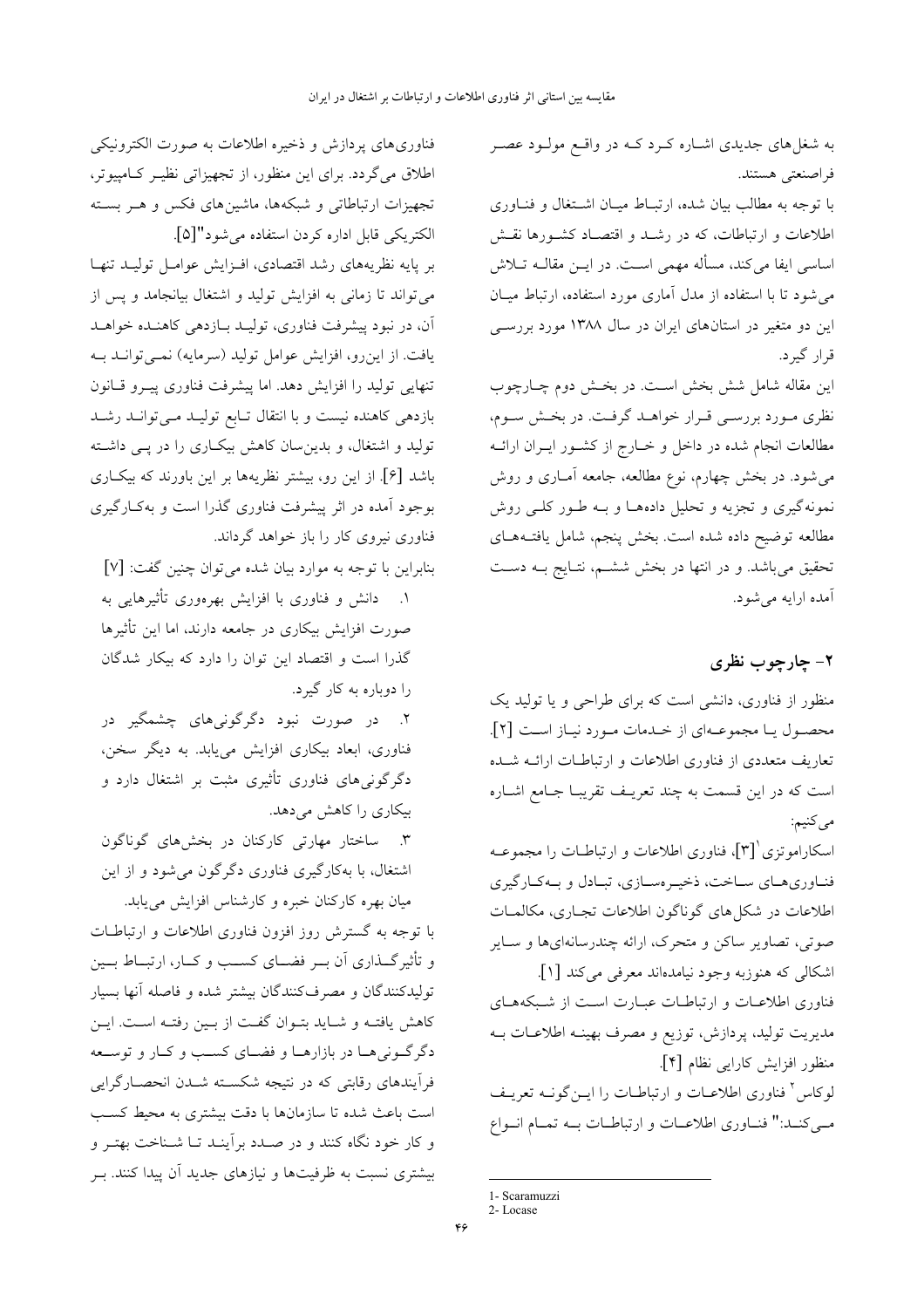این اساس اصول کباری جدیبدی میتنبی برختدمات فنباوری اطلاعات و ارتباطات به اجرا در می آید. بهطورکلی می توان مجاری تأثیر گذاری ICT بر فضای کسب و کـار را در قالـب شکل ۱ نشان دارد.

| ورودى         |               | خروجى              |
|---------------|---------------|--------------------|
| بانكها        |               | تجارت              |
| بيمەھا        |               | دولت               |
| خردهفروشي     | آنگاه اگر     | بانكدار ي          |
| كشاورزي، صنعت | $\Rightarrow$ | سلامت              |
| خدمات دولتى   |               | بيمه               |
| بيمارستانها   |               | تدار كات           |
| حمل و نقل     |               | أموزش              |
| آموزش عالىي   |               | اشتراك گذاري منابع |
|               |               | المنادر المتحدث    |

شکل ۱) مجاری تأثیرگذاریICT بر فضای کسب و کار [۸]

با توجه به مطالب بیان شده، یکی از عوامل انکارنایذیر فراینـد توسعه اقتصادی، گسترش بخش فناوری اطلاعات و ارتباطات است. اما در مسیر توسعه فناوری اطلاعات و ارتباطات، ارتقا مهارتهای نیروی کار بهعنوان عامل بهبود فرایند تولید نقش اساسی ایفا می کند، علاوه بر اینکه فاصله بین علـم و دانـش و بازار مصرف و یا استفاده در اقتصاد دانش محور نوین نسبت به اقتصاد دانش محور سنتي كاهش پيدا كرده است. اثر توسعه اقتصادی از هر دو سمت عرضه و تقاضا قابل بررسمی است. در طـرف عرضــه رشــد فنــاوري اطلاعــات و ارتباطــات و مهارتهای آن منجر به افزایش بهرهوری فعالیتهای اقتصادی و در نتیجه رشد اقتصادی خواهد شد و از سـمت تقاضـا نیـز منجر به افزایش تقاضـا بــرای محصــولات و خــدمات جدیــد می شود. چنانچــه تــابع تولیــد یــک بنگــاه اقتصــادی متــأثر از نهادههای فناوری اطلاعات و ارتباطات (c)، نیروی کار (L) و دیگر انواع سرمایههای فیزیکی (k) باشد، معادلـه زیــر بیــانگر تابع توليد بنگاه مزبور است:

### $y = AF(c, L, k)$

نشاندهنده ارزش افزوده کل است. همانطور کـه مشـاهده  $\boldsymbol{\mathit{y}}$ می شود تغییر ارزش افزوده فناوری اطلاعات و ارتباطات c به طور مستقیم از طریق تغییر تولیدات این بخش، ارزش اف زوده

کل را تحت تأثیر قرار میدهد. همچنین فنـاوری اطلاعــات و ارتباطات به عنوان نهاده c در فرايند توليد سـاير محصـولات و خدمات اثرگذار بوده و در نتیجه رشد ICT بهطور غیر مستقیم بر رشد تولید کالاها و خدمات موثر میباشد، به این صورت که باعث تغییر بهرهوری سایر بخشها و بهبود فناوری شده و از این راه سـبب تــاثیر غیرمســتقیم بــر رشــد تولیــد کالاهــا و خدمات می شود. سوم اینکـه فنـاوری اطلاعـات و ارتباطـات بهطور خاص سبب ارتقا دانش تولید و ارائه خدمات نوین در  $A_t$  سایر بخشها شده و از طریق شاخص تغییرات تکنولوژی بر توليد اثر گذار خواهد بود.

با این رویکرد به اشتغال و فناوری اطلاعات و ارتباطات، ICT از سه زاويه بر اشتغال مؤثر خواهد بود:

- تولید محصولات فناوری اطلاعات و ارتباطات می توانـد نیروی کار زیادی را شاغل کند. محصولات این صنعت نه تنها سختافزار برای این نوع فناوری (مانند کامپیوتر، موبایــل و...) اســت، بلکــه محصــولات نــرمافــزاری و خدماتی متفاوتی نیز دارد (همانند ایجاد صفحات وب یا میزبانهای اینترنتی و غیره).
- ظرفیت دوم اشتغال(ایی فناوری اطلاعـات و ارتباطـات، تأثیری است که بــه صــورت نهــاده در تولیــدات صــنایع دیگر دارد. فناوری اطلاعات و ارتباطات با تسهیل تولید، توزیع، فروش و خدمات پس از فروش و غیره میتوانــد نقش قابل توجهی در جذب نیروی کار مـاهر بــه عهــده گیرد، لذا باید متذکر شد که بیشترین ایجاد فرصتهـای شغلی که از طریق ایـن نـوع فنـاوری حاصـل مـیشـود مربوط به نیروی کار ماهر و نیمه ماهر است.
- سومین ظرفیت اشتغالزایی این فنـاوری کـه از اهمیـت ویسژهای در اقتصـاد جدیــد' برخــوردار اســت، ایجــاد بازارهای جدید و محصولات جدید است کـه بـه دلیـل تنوعپذیری بسیار بالای محصولات بازارهای جدیـد، ایجاد فرصتهای شغلی از این طریق بسیار زیاد و قابـل توجه است. عمده ترین این نوع بازارها مربوط به بخش خدمات است، زیـرا بـا بــه کــارگیری ایــن فنــاوری در بخشهای مختلف اقتصادی بـه دلیـل تسـریع امـور و

<sup>1-</sup> New Economy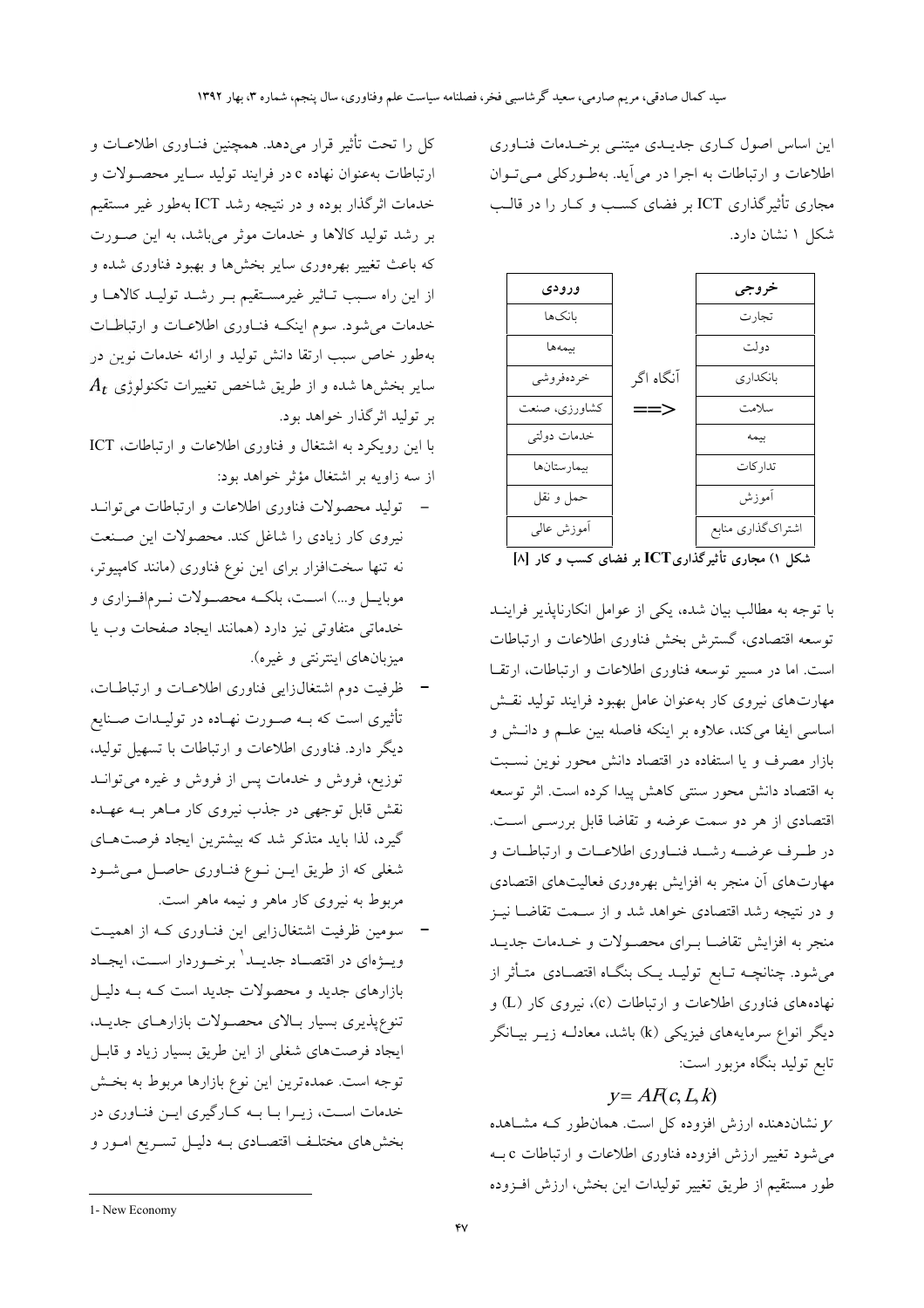کاهش هزینههــا، بهــرهوری کــل عوامــل تولیــد (TFP)` افزایش می یابد و افزایش بهـرهوری بـه معنـای افـزایش دستمزدهای واقعی و در نتیجه افزایش تقاضای کالاهـای خـدماتی اسـت کـه ایـن نـوع خـدمات شـامل خلـق شرکتهای خدمات پس از فروش، شرکتهای مجازی، بازاریابی، شرکتهای خدمات صادراتی و... است [۹].

ویوارلی ْ[۱۰]، معتقد اسـت، ICT از راههـای زیــر بــر ســطح اشتغال اثر مي گذارد:

- استفاده از ICT، اتوماسیون بخش هـای اقتصـادی را بــه همبراه دارد. ببرای ایجباد اتوماسیون نیباز ببه نیبروی متخصص است، از این نظـر، تقاضــا بــرای نیــروی کــار متخصص افزايش مي يابد.
- استفاده از ICT، كـاهش قيمـتهـا را بـه دنبـال دارد و موجب کاهش هزینه تولید است که در یک بازار رقابتی، اين امر موجب كاهش قيمتها مي شود. كاهش قيمتها، افزایش تقاضا برای محصول، تولید و اشتغال بیشتر را به همراه دارد.
- استفاده از ICT، موجب ایجاد سرمایهگذاریهای جدیـد می شود. هنگامی کـه اسـتفاده از ICT، کـاهش هزینــه و قیمــتهــا را بــهوجــود مــىأورد، افــزايش ســود بــراي سرمایهگذاران را بههمراه دارد، کـه سـرمایهگـذاریهـای جدید ناشی از ایـن افـزایش فراینـد سـود، محصـول و شغلهای جدید خلق میکند.
- استفاده از ICT، موجب خلق محصولات جدید می شود. گسترش ICT، شاخههای اقتصادی جدیدی را به وجـود می آورد که به نوبه خود شغلهای جدیدی را بـه همـراه دارد [۱].

این نکته قابل ذکر است که علی رغم نظر اندیشمندانی چـون ویوارل<sub>ی</sub> و پیانتا <sup>"</sup>[۱۱]، فریمن و سوات ٔ<sup>\*</sup>[۱۲]، که نــواَوری در محصول را دارای اثر مثبت بر اشتغال میدانند، صاحب نظرانی چون کلینگر ۱۳]°، اثر ICT بر اشتغال هر کشور را غیــر قابــل

- 1- Total Factor Productivity
- 2- Vivarelli
- 3- Vivarelli and Pianta 4- Freeman and Soete

پیش بینی میدانند و بیان میکنند که با توجـه بـه دو رویکـرد زیر می تواند مثبت و یا منفی باشد:

- با استفاده از ICT، تولید بـا نیـروی کـار کمتـری انجـام می گیرد و به موجب آن، اشتغال کاهش می یابد.
- استفاده از ICT، نوآوریهای جدیـدی را بـه دنبـال دارد كه باعث افزايش اشتغال مي شود.

با توجه به مباحث بالا، مدل مورد بررسی در این مقاله جهت ســنجش تــأثير فنــاورى اطلاعــات و ارتباطــات بــر اشــتغال استانهای ایران مدل تقاضای نیروی کار معرفی شـده توسـط ییوا و ویوارلی ۱۴ آ) که مـدل تعمـیم یافتـه وان رینـان (۱۵] است، تعریف میشود که دلیل انتخاب آن، سازگاری با شرایط ایــران و نتــایج مناســب ناشــی از انجــام آزمــون هــای آمــاری مے باشد.

با فرض اينكهICT، رابطه مثبتي با توليــد واشــتغال دارد، شــكل کلی تابع تولید را با دو عامل تولید به صورت تـابع تولیــد بــا كشش جايگزيني ثابت در نظر مي گيريم:

 $y = A[(\alpha L)^{\rho} + (\beta K)^{\rho}]^{1/\rho}$  (1)

در تابع تولید معرفی شده y میـزان تولیـد، L نیـروی کـار، K سب مایه است. پیارامتر A، معییار پیارامتر تغییبرات فنیاوری هیکسی،  $\alpha$  و $\beta$  پارامترهای اندازهگیری عکس(لعمــل نیــروی کار و سرمایه به شوکهای فناورانه و پـارامتر p بـین صـفر و یک می باشد.

اگر w هزینه نیروی کار و p قیمت ستاده باشد، حداکثرسازی سود بنگاه تابع تقاضای نیروی کار زیر (بهصورت لگــاریتمی) منتهى مى شود [١١]:

 $\ln(L) = \ln(y) - \sigma \ln(\frac{w}{n}) + (\sigma - 1)\ln(\alpha)$  (۲) در معادله فوق،  $\sigma = \frac{1}{1-\sigma}$  کشش جانشینی سرمایه و نیروی

کار است. در شرایط رقابت کامل و با فرض بازده ثابت نسبت به مقیاس تولید، می توان به جای قیمت عوامـل تولیــد نیــروی کار و سرمایه  $(\mathbf{r},\mathbf{w})$  از نسبت  $\mathbf{K}$  و  $\mathbf{L}$  استفاده کرد.

$$
\ln(L) = \ln(y) - \sigma \ln(\frac{K}{L}) + (\sigma - 1)\ln(\alpha) \qquad (\tau)
$$

6- Piva and Vivarelli

<sup>5-</sup> Koellinger

<sup>7.</sup> Van Reenen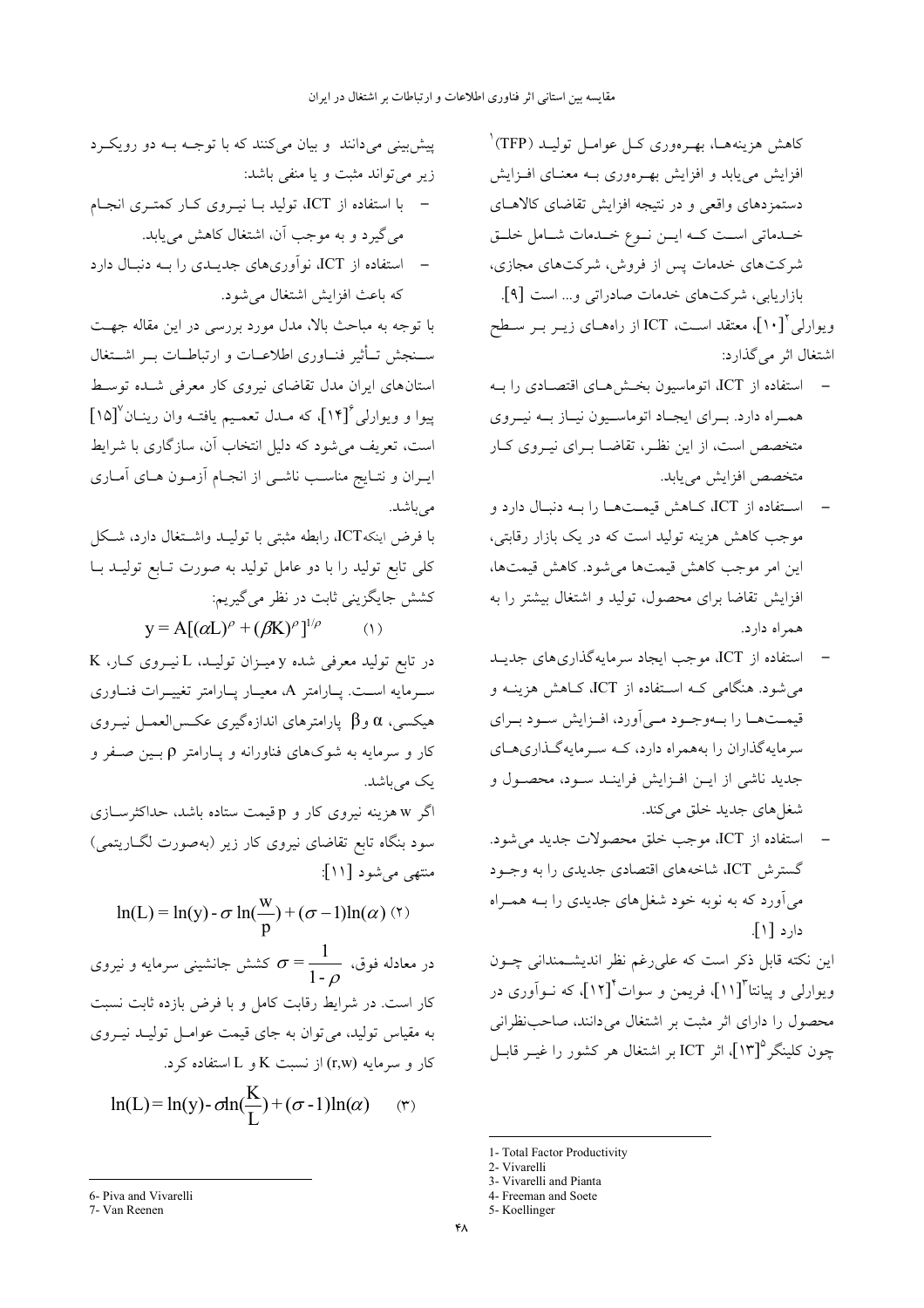ارتباط میان تقاضای نیروی کار (L)با K/L بـه لحـاظ نظـری کاملا مشخص است. به عبارت دیگر به توجه به علامت منفی ضريب (In(K/L مي توان نتيجه گرفت كــه ســرانه ســرمايه كــه همان نسبت K به L است بر تقاضای اشتغال کاملا تأثیر گـذار است و باعث کاهش آن می شود. اثر ICT بر تقاضـای نیـروی کار نیز با توجه به مباحث بیان شده در قسمتهای قبـل کـه ICT بر اشتغال تأثير گذار است، توجيه مي شود. پس از بیان مبانی نظری بحث، در ادامه به مروری بر مطالعات

انجام شده با تأکید بر اثـر ICT بـر اشـتغال از ابعــاد مختلـف یر داخته می شو د.

## ٣- ييشينه مطالعه

مطالعات متعددی اثر فناوری اطلاعات و ارتباطات بر اشتغال را بررسی نمودهاند. نتایجی که از این مطالعات به دست آمده، با توجه به نوع حیطه دیدگاه، با یکدیگر متفاوت است. برخی تأثیر منفی ICT را بر اشتغال و برخی دیگر تأثیر مثبت ICT بر اشتغال را به دست آوردهاند. در ادامــه، بــه خلاصــهای از ایــن مطالعات اشاره شده است.

### ۳- ۱ مطالعات خارجي

دیوان و کرامر <sup>۱</sup> با ترکیب نمودن دادههای ۳۶ کشور طبی دوره ۱۹۸۵–۱۹۹۳ یک تابع تولید کـاب داگـلاس بـین کشـوری را تخمین زدهاند که در آن GDP به عنوان ستانده اقتصـاد و ســه متغیر موجودی سرمایه در بخش IT، موجودی سرمایهگذاری در بخش غیـر IT و نیـروی کـار نهـادههـای اصـلی اقتصـاد می باشند [۱۶]. اطلاعات متغیرهای موجودی سرمایه در بخش غیر IT و GDP از جدیدترین ویرایش جداول جهانی پن که توسط مركز سنجش بـينالمللـي دانشـگاه پنسـيلوانيا<sup>۳</sup> تنظـيم مي شود، تهيه شده است. مقـادير متغيـر موجـودي سـرمايه در بخش IT از اطلاعات ارائه شـده توسـط شـركت بـينالمللـي دادهها (IDC) درباره ارزش محمول هاي IT تهيــه شــده كــه عبارت از پرداختی به عرضهکنندگان سخت افـزار، تجهیـزات

ارتباط دادهها، نرم افزار و خدمات رایانهای مـیباشـد. نتـایج مطالعات دیوان و کرامر نشان می دهد کـه بـازدهی موجـودی سرمایه در بخش IT برای کشورهای توسعه یافتـه مثبـت و از لحاظ آماری معنی دار است اما برای کشورهای در حال توسعه معنی دار نیست. برای کشورهای توسعه یافته افزایشی ۱۰٪ در موجودی سرمایه IT ستانده را به مقدار ۰٫۵۷ درصـد افـزایش میدهد. به علاوه طـی دوره ۸۵–۱۹۹۳ موجـودی سـرمایه در بخش IT، مقدار ۵۳٪ از میـانگین رشـد GDP در کشـورهای توسعه یافته و نیز ۴۱٪ رشد GDP در ایلات متحده را توضیح مي دهد. اين دو محقق نتيجهگيري مي كننـد كــه وجــود مقــدار قابل توجهی از موجودی سرمایه و زیرساختها، پیش نیاز مهمی برای بهرهور بودن سرمایهگذاریهای IT در کشورهای در حال توسعه است.

يلتولاً [١٧]، در مطالعهاي تحت عنوان " سـناريوهاي اشـتغال ICT در سال ۲۰۱۰" وضعیت آینده اشتغال در بخش ICT اروپا را بر اساس دو سناریوی بهبود و بحران ایلات متحده مورد بررسی و پیش بینی قرار داده است. در دوره زمانی مورد مطالعــه (٢٠٠٠-٢٠١٠) اشــتغال در بخــش ICT در هـــر دو سناریو با استفاده از فرمولی که برای این منظور طراحی شـده، پیش بینی میشود. در سناریوی بهبود°، رشــد اقتصــادی جهــان سریع بوده و اقتصاد به طور نسبتا پایداری به سطح بالاتری از رشد حرکت میکند و نرخ رشد بخش ICT بالاتر از میـانگین رشد اقتصادی است. در سـناریوی بحـران ایـالات متحـده ٔ، اقتصاد این کشور وارد بحران عمیقی میشود و تمـام اقتصـاد جهان را با خود وارد بحران مـیکنـد و در نتیجـه تقاضـای محصـولات و خــدمات ICT نيــز كــاهش مــييابــد. نتــايج محاسبات انجام شده در مطالعه مذکور نشان می۵هد که رشـد اشتغال در بخش ICT به ترتیب در فنلاند و اسـیانیا بیشــترین مقدار را دارد.

ماتوچی و اســترلاچینی<sup>٬</sup> در مقالــهای بــا عنــوان ICT و رشــد اشتغال در صنایع ایتالیا، تحلیلی جامع برای صنایع ایتالیا ارائــه می کنند [۱۸]. همچنین به مقایسه عملکردهای جدید اشتغال در ايـالات متحـده، اتحاديــه ارويــا و ايتاليــا و نقــش ICT در

<sup>1-</sup> Dewan and Kraemer

۲– جدول جهانی پن، برابری قدرت خرید و حسابهای درآمد ملی را بر حسب قیمتهای جهانی برای ۱۸۹ کشور/ سرزمین برای برخی یا همه سالهای ۱۹۵۰–۲۰۰۷ تهیه کرده است. 3- Center for International Comparisons at the University of Pennsylvania

<sup>4-</sup> peltola

<sup>5-</sup>Boom

<sup>6-</sup> US Led Recessio-Scenario

<sup>7-</sup> Matteucci and Sterlachini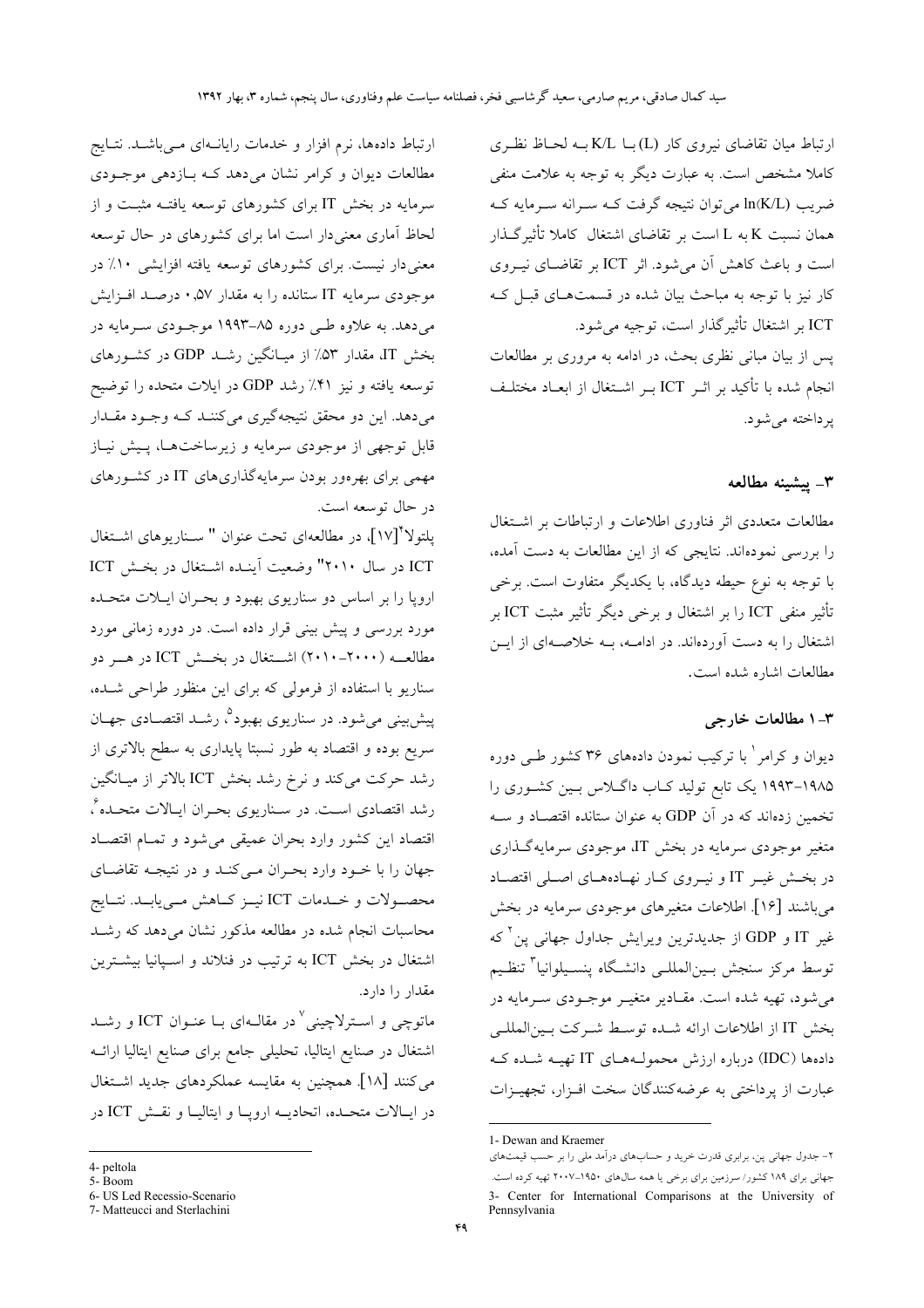توضيح الگوهاى مختلف رشد اشتغال در سـه منطقـه فـوق می پردازند و در انتها، معادله جامعی از ۱۷۳ صنعت به تفکیک كـدهاي سـه رقمـي بـراي رشـد اشـتغال تخمـين مـيزننـد. نویسندگان معتقدند کـه رونـق اخیـر اشـتغال و بهـرهوری در امریکا ( پس از دو دهــه رکــود و نــزول) ارتبــاط نزدیکــی بــا سرمايه گذاري هاي ICT دارد.

آندریکا '[۱۹]، در مقاله خود به صورت خاص اثر کاربردهــای ICT بر فضای کسب و کار کشـور رومـانی را بررسـی کـرده است. وی در مطالعه خــود بــه صــورت نمونــه از بنگــاههــای مختلف فعال در منطقه کلوج<sup>٬</sup> در رومان<sub>ی</sub> استفاده کرده اسـت. نتایج حکایت از تأثیر مثبت و معنادار ICT بر فضای کسب و کار منطقه به ویژه برای بنگاههای کوچک و متوسط دارد.

کاشــالش ٌ در مطالعــهای بــه بررســی "رشــد اشــتغال و کــار الكترونيك براي دوره ٢٠٠٣–١٩٩۵" پرداخته است [٢٠]. وي در مطالعات خود به این نتیجه رسـید کــه ورود فنــاوریهــای جدید، لزوما باعث از دست دادن مشاغل نمی شود. بـه دنبـال ورود ICT، اشتغال در همه شركتهاى تحت بررسـى رشـد معنی داری داشت کـه البتـه رشـد اصـلی اشـتغال مربـوط بـه كارگران ماهر است.

در مطالعهای تحت عنوان " اثر فناوری بر اشتغال در ترکیـه" که توسط یوکداگرک ٔ<sup>۴</sup>[۲۱] انجام شد، این نتیجه به دست آمد اَمد که نرخ رشد اشتغال به ویــژه در صــنایع بــا فنــاوریهــای پایین تر، تحت تأثیر فناوریهای جدید افزایش یافته اسـت. او برای انجام مطالعــه خــود از دادههــای آمــاری ۱۹۹۷–۱۹۹۵ و ۲۰۰۰–۱۹۹۸ استفاده کرد.

هریسن و دیگران°در مطالعهای به بررسی تأثیر ICT بر اشتغال اشتغال در سطح بنگـاه (فرانســه، ألمــان، اسـپانيا و انگلســتان) برای دوره ۲۰۰۰–۱۹۹۸ پرداختهاند [۲۲]. نتیجه مطالعه آنها حاکی از این مطلب است که ICT تغییراتی در اشتغال کارگران به وجود می آورد، اما اثر جبرانی بـا کــاهش قیمــتهــا باعــث ايجاد اثر كل مثبت ICT بر اشتغال مي شود.

1. Andreica

4- UcDogruk

مریکال<sup>۶</sup> در مطالعهای به بررســی "تــأثیر نــواَوری بــر اشــتغال كشور استونى در سطح بنگاه و صنعت" پرداخته اســت [۲۳]. او برای انجام مطالعه خود، معادله تقاضـای نیــروی کــار وان-رینان [۱۵] را به کار برد. مریکال در سطح بنگاه و صنعت از اًمــار ســالهــاي ۲۰۰۵-۱۹۹۴ و تخمــين زن GMM-DIF استفاده کرد و نیز در سطح صنایع، روش گرینـان و گولـک^را برای تخمین نرخ توزیع اشتغال و خلق شغل در صنایع به کار برد [۲۴]. نتیجه مطالعه وی نشان میدهد کـه ICT در سـطح صنایع و بنگاه اثر مثبتی بر اشتغال داشته و در سطح تولید، اثــر مثبت بیشتری بر سطح اشتغال نسبت به سطح فرایندها دارد. لای و چن ْدر مطالعه خود به صورت خاص به نقش و تـأثیر کسب و کار الکترونیکی بر بهبود و ارتقای کـارایی و رقابـت-پذیری فضای کسب و کار از محل خلق فرصـتهـای شـغلی مکمل برای افراد پرداختهاند [۲۵]. این مطالعه در قالب مطالعه میدانی در ۶ شرکت بـزرگ تولیپـد کننـده نیمـه هـادیهـا در کشور تایوان انجام شده که اثـر مثبـت توسـعه کسـب و کـار الکترونیکی بر فضای کسب و کار به اثبات رسیده است.

#### ۲-۲ مطالعات داخلی

ذاکری پایاننامهای بـا عنـوان "اثـر IT بـر اشـتغال در ایـران" نوشته که در آن بررسی را به دو دوره کوتاهمدت و بلند مدت تقسیم کرده و، با استفاده از تحلیل آماری، به این نتیجه رسیده که روند اشتغال ( کل اشتغال و اشتغال در بخش IT) در طول دوره روند صعودی دارد و در کوتاهمـدت و بلنـد مـدت، بــه کارگیری IT در اشتغال اثـر مثبـت خواهـد گذاشـت. در ایـن تحقیـق، بررسـی بـه صـورت کمـی و اسـتفاده از روشهـای اقتصادسنجي صورت نگرفته است [۲۶].

اخوان زنجانی در مطالعهای تأثیر فناوری اطلاعات و ارتباطات بر اشتغال را در ۵۶ صنعت بـا کـدهای ISIC سـه رقمـی در استان تهران بررسی نموده است [۲۷]. وی با اسـتفاده از تــابع هزینه با کشش جانشـینی ثابـت``، دادههــای مقطعــی ۱۳۸۱ و روش حداقل مربعات معمولی، تابع تقاضای نیروی کـار را در سطوح مختلـف مهـارتي مـاهر، سـاده، تكنسـين و مهندسـين

<sup>2-</sup> Cluj 3- Kaushalesh

<sup>5-</sup> Harrison, R and et.,al.

<sup>6.</sup> Merikull

<sup>7-</sup> The Generalized Method of Moments

<sup>8-</sup> Greenan and Guellec

<sup>9-</sup> Lai and Chen

<sup>10-</sup> CES (constant elasticity of substitution)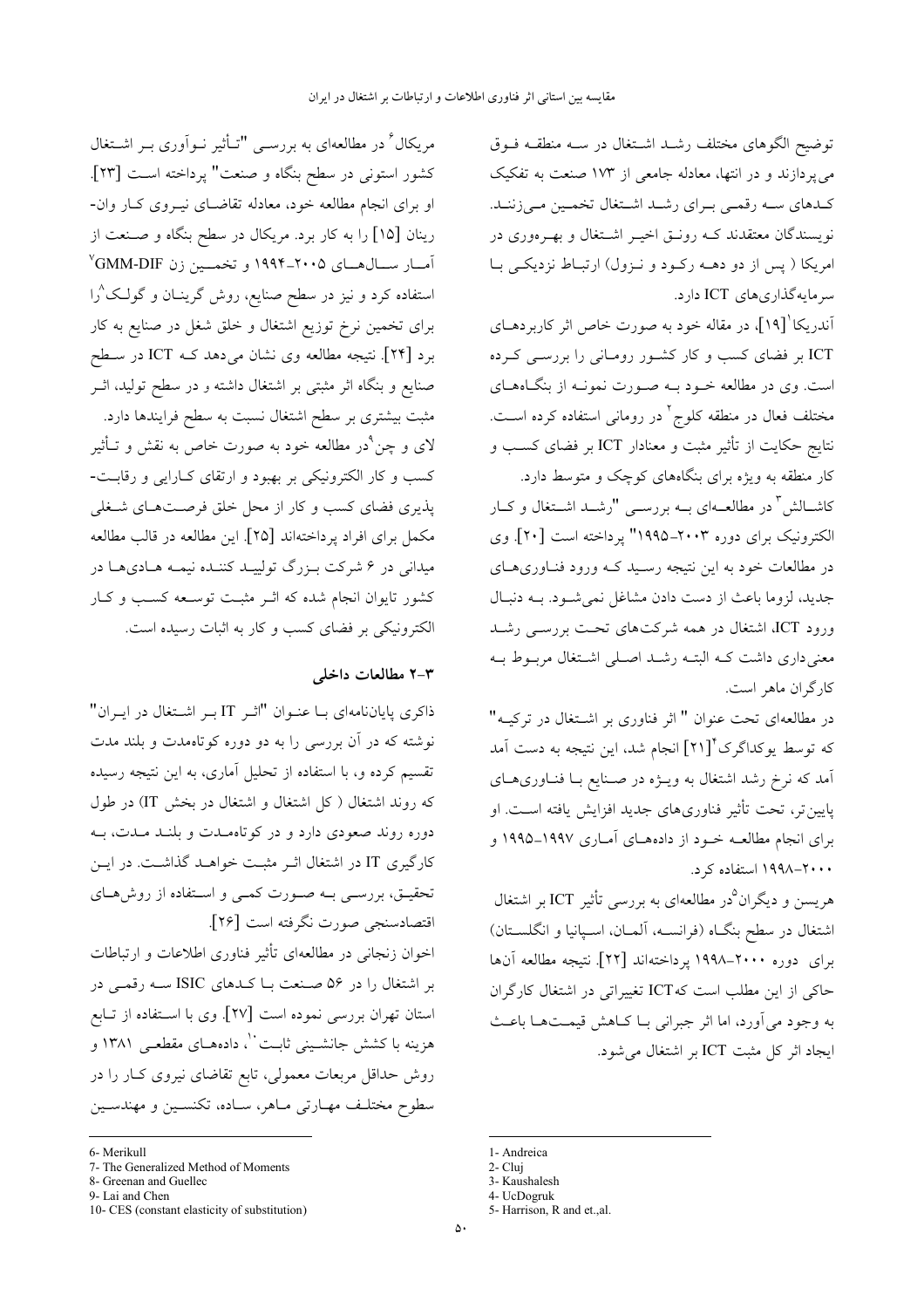برآورد نموده است. نتایج این مطالعه نشان میدهد که ICT بر اشتغال کل نیروی کار و نیروی کار ساده تأثیر منفـی داشــته و بر نیروی کار ماهر، تکنسین و مهندسین بی تأثیر بوده است. محمودزاده و اسدی نشان دادنــد کــه ICT بــر اشــتغال بخــش خدمات در دوره ۱۳۵۰–۱۳۸۲ تــأثیر مثبــت و معنــادار داشــته است [٢٨].

افشاری ورمضانی در مقالهای با عنوان "تأثیر فناوری اطلاعات و ارتباطات بر اشتغال زنان" به بررسی اثر فناوری و بـه ویـژه فناوری اطلاعات و ارتباطات بر اشتغال زنان بــا بــه کــارگیری دادههای مقطعی بین کشوری یرداختهاند [۶]. در این مطالعـه، کشور ایران با کشورهای دیگر مقایسه شدهاست. برای این کار آزمونهای رگرسیون خطی و غیرخطـی بـه کـار گرفتـه شـده است. دادههای پژوهش از آمارهـای گـزارش توسـعه انســانی ۲۰۰۱ گرد آمده است. نتایج به دست آمده از این تحقیق نشان می دهد که فناوری اطلاعات و ارتباطات تأثیر معنادار بر نــرخ فعالیت اقتصادی زنان نداشته، اما تأثیر آن بـر میــزان درآمــد و افزایش توانمندی آنان معنادار بوده است، بـا ایــن تفـاوت کــه تأثیر ICT بر درآمد زنان درکوتاهمدت مثبت است و سیس بـا گذشت زمان كاهش مى يابد.

میرزایی و دیگـران در مطالعـهای بـا عنـوان "بررسـی اثـرات اشتغالزایی بخش فنـاوری اطلاعـات و ارتباطـات در اقتصـاد ایران" با استفاده از الگـوی داده-سـتانده بــه بررســی اثــرات اشتغالزایی بخش ICT در مقایسه با دیگر بخشهای اقتصادی كشور پرداختهاند [٢٩]. بدين منظور از شـاخص هـايي چـون پیونــدهای پســین و پیشــین ســتاندههــا و همچنــین ضــرایب اشتغالزایی مستقیم و غیــر مســتقیم اســتفاده کــردهانــد. نتــایج حاصل از این تحقیق نشان میدهد کـه بخـش ICT از لحـاظ ضریب مستقیم اشتغالزایمی در میـان بخـش۵ـای مختلـف اقتصادی کشور رتبه دهم را به خود اختصاص داده است، بـه گونهای که هر ۱ میلیارد ریال افزایش در ارزش افزوده بخش ICT به طور مستقیم در حدود ۴۸ فرصـت شـغلی جدیــد در این بخش به وجود خواهد آورد. و هر ۱ میلیارد ریال افزایش در ارزش افزوده بخش ICT به طور غیرمستقیم در حــدود ۳۲ فرصت شغلی جدید در بخشهای مختلف اقتصادی فـراهم می آورد. در نتیجـه سـرمایهگـذاری در ایــن بخـش مــی توانــد

زمینههای مناسب را جهت گسترش اشتغال در کل کشور فراهم نمايد.

مراد حاصل و همکـاران در مقالـهای بـا عنـوان "اثـر فنـاوری اطلاعات و ارتبطات بر فضای کسب و کار و تسهیل تجاری" با استفاده از مبانی نظری موجود دو مدل پایه مربوط به عوامل مؤثر بر فضای کسب و کار و تسهیل تجـاری اسـتخراج و بـا استفاده از روش دادههای تـابلویی (پنـل) بـرای دو گـروه از کشورهای در حال توسعه و توسعه یافته برآورد کردهاند تا ب بررسی فضای کسب و کار و بخش تجارت خارجی که یکـی از اجزاء تشکیل دهنـده محـیط اقتصـادی یـک کشـور اسـت بيردازند [٣٠]. نتايج مقاله حكايـت از تـأثير معنـادار فنــاوري اطلاعات و ارتباطات بر فضای کسب و کار و تسهیل تجـاری در کشـورهای توسـعه یافتـه و نامشـخص بـودن ایــن اثــر در کشورهای در حال توسعه دارد.

رسولي نـژاد و نـوري در مطالعـهاي بـا عنـوان "اثـر فنـاوري اطلاعات و ارتباطات بـر اشـتغال ايـران" بـا اسـتفاده از يـك الگوی اقتصاد خـرد، بـه بررسـی اثـر فنـاوری اطلاعـات و ارتباطات بر اشتغال کشور ایران پرداختـهانـد [۱]. از ایــن رو، مدل مورد بررسی با رهیافت تصحیح خطـای بــرداری ٰ بــرای کشور ایران، طی سالهای ۱۳۸۵–۱۳۳۸، برآورد شده است. نتايج اين تحقيق نشان ميدهـد كــه ICT در كوتـاهمـدت، اثـر منفی بر اشتغال دارد اما در بلند مدت این اثـر مثبـت خواهــد بود. همچنین تأثیر فناوری اطلاعات و ارتباطات بر نیروی کار ماهر در ایران در بلند مدت، مثبت و بر نیروی کار غیــر مــاهر منفي است.

> ۴\_ روش مطالعه ۴\_ ۱ نوع مطالعه

این مطالعه از نوع تحلیلی– توصیفی میباشد. در ایــن تحقیــق ابتدا با استفاده از روش كتابخانهاى، آمارو اطلاعات، مبانى نظری و تجربی تحقیق جمع اَوری میشود، سـپس دادههـای جمع آوری شده با به کار گیــری روشهــای آمــار توصــیفی و تحلیلی مورد پردازش قــرار مــیگیــرد و بــا اســتفاده از مبــانـی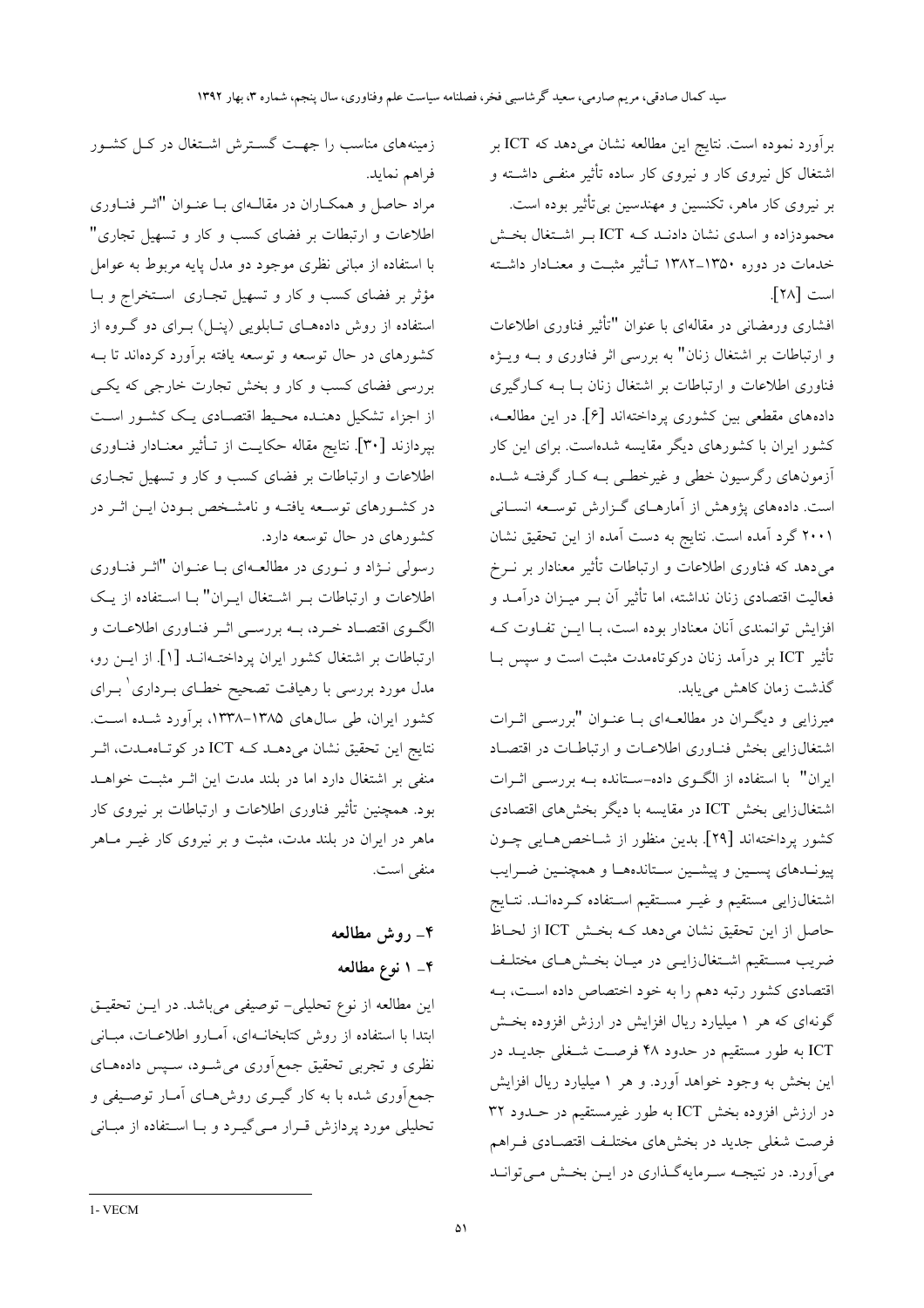نظري و تجربي، الگـوي اقتصـاد سـنجي معرفـي و بـه روش مناسب تخمين زده مي شود.

### ۴–۲ جامعه آماری و روش نمونهگیری

در مطالعــه حاضــر بــرای جمــع آوری آمــار و ارقــام از روش کتابخانهای استفاده شده است و آمار مورد استفاده، مجموعـه دادههای مقطعی مربوط به ۳۰ استان کشور در سال ۱۳۸۸ را در بر می گیرد.

#### ۴–۳ روش تجزیه و تحلیل دادهها

نقطه آغاز تحلیل اقتصادسنجی ما، مدل تقاضای نیـروی کـار معرفی شده توسط پیوا و ویوارلی [۱۴] که تعمـیمیافتـه مــدل وان رینان [۱۵] است، می باشد به این دلیـل کـه ایـن مـدل و متغیرهای مورد استفاده در آن سـازگاری بیشــتری بــا شــرایط ایران دارد و بر اساس آزمون های آماری انجام گرفته بـر روی آن به نتایج بهتری منتج شده است:  $log(L) = \alpha_0 + \alpha_1 log(\frac{\Lambda}{L}) + \alpha_2 log(GDP) + \alpha_3 log(ICT) + \mu$ که متغیرهای به کار رفته در آن عبارتند از: L: اشتغال K/L: نسبت موجودي سرمايه به نيروي كار GDP: موجودي ناخالص داخلي بدون نفت ICT: درصد خانوارهای شهری استفاده کننده از اینترنت با توجه با اینکه متغیر ICT ، یک متغیر نسبتاً جدید در کشـور ما محسوب می شود، بنابراین اندازه مشخصی از این متغیر در آمارهای رسمی کشور وجود ندارد، لذا جهت بیان کمی آن، از نزدیکترین متغیر جانشینی که امکـان انـدازه گیــری آن وجــود داشته، یعنی متغیر درصد خانوارهای شـهری اسـتفادهکننـده از اینترنت استفاده شده است که مـی توانـد علامـت مناسـبی از میزان نفوذ ICT و تعداد کاربران اینترنت در هر استان باشـد. این متغیـر از طـرح "جمـع|َوری اطلاعـات هزینــه و دراَمــد خانوار" مركز آمار ايران استخراج شده است.

ضرایب تخمینی تا حدودی می توانند به عنوان کشــش تفســیر شوند، یعنی این ضرایب درصد تغییر در اشتغال در اثـر یـک واحـد تغییـر در هـر یـک از متغیرهـای توضـیحی را نشـان میدهند. شکل ۱، نسبت سطح اشـتغال (L) بــه جمعیــت هــر استان، در سال ۱۳۸۸ نشان میدهد. همان طور که این نمودار

نشان میدهد، استان اردبیل بــا ۰٫۳۹۶۴۶۶۲ سـطح اشـتغال در رتبه اول و استان آذربایجان شرقی با ۰٫۳۹۲۸۱۱۱ در رتبه بعدی قـرار دارد. همچنـین کمتـرین آمـار مربـوط بـه اسـتان سیستان و بلوچستان با ۱۹۹۴۸۴۵٫۰ سطح اشتغال میباشد ک اختلاف بسیار زیادی با استانهای اردبیل و آذربایجـان شـرقی که دارای بالاترین سطح اشتغال هستند، دارد.



شكل ١) سطح اشتغال [٣١]

شکل ۲ نیز نسبت موجودی سرمایه (K/pop) برای ۳۰ استان کشور ایران را نشان می دهد کـه از تقسـیم نسـبت موجـودی سرمایه (K) هر استان به جمعیت آن اسـتان بـه دسـت آمـده است. نسبت موجودي سرمايه در بيشترين حالت خود مربوط به استان بوشهر با ۲٬۴۳۰۱۶۲۱ نسبت موجودی سـرمایه و در كمتـرين حالـت، مربـوط بــه اسـتان تهـران، بــا ٢۶۶۸٨٧٣, • مى باشد.



شکل ۲) نسبت موجودی سرمایه به جمعیت [۳۱]

شکل ۳، نسـبت موجـودي سـرمايه بــه نيــروي کــار (K/L) استانهای مختلف را نشان م<sub>حی</sub>دهـد کـه از تقسـیم موجـودی سرمایه هر استان بر نیروی کار شاغل آن استان به دست آمـده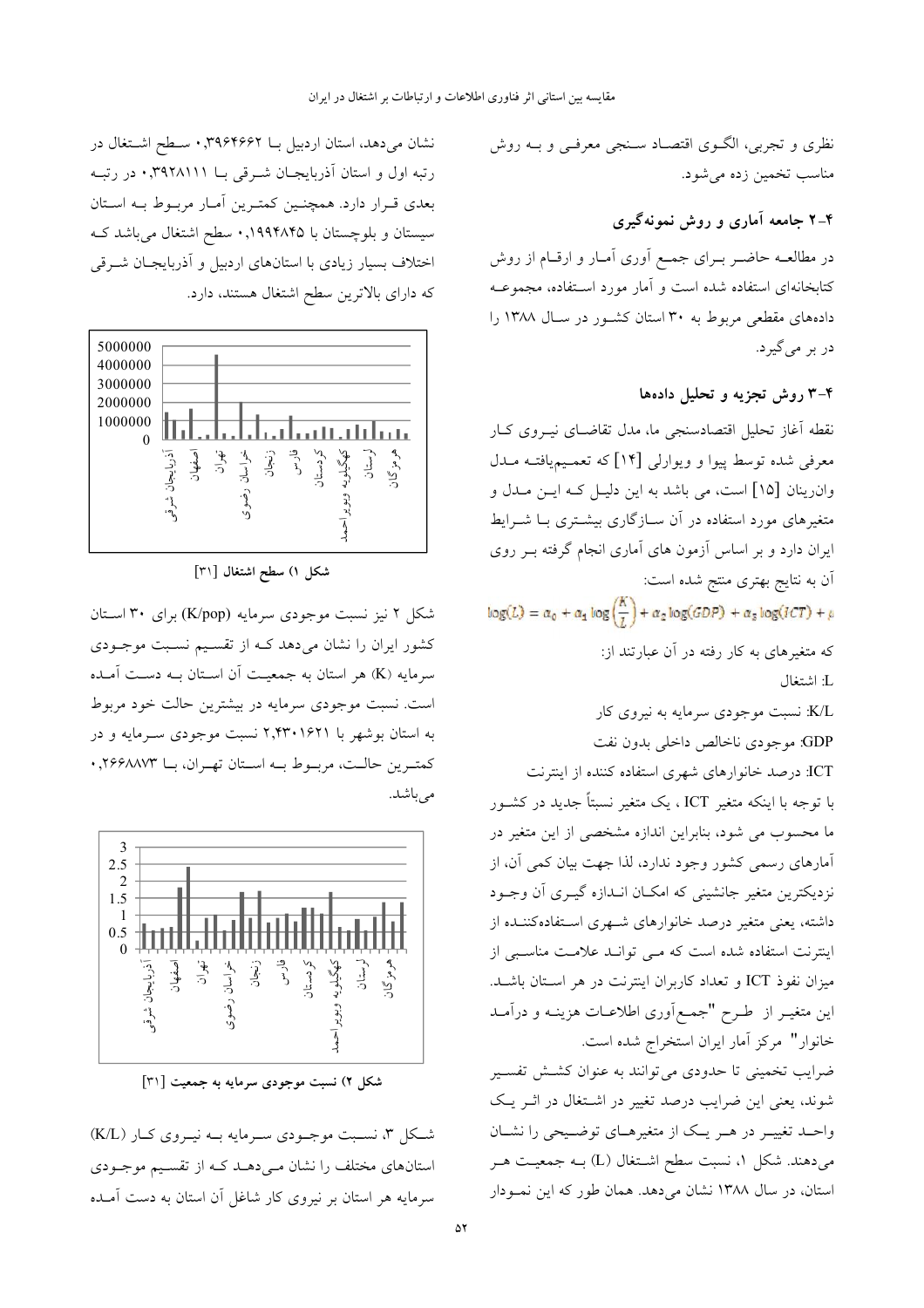است. همان طور که این نمودار نشان می دهد، استان بوشهر با نسبت موجودي سرمايه بــه نيــروي كــار ٨,۴۸ در رتبــه اول و استان کهگیلویه و بویراحمد بــا نســبت موجــودی ســرمایه بــه نیروی کار ۷٫۳۶ در رتبه بعدی قرار دارد.



شکل ۳) نسبت موجودی سرمایه به نیروی کار [۳۱]

همچنـین کمتـرین أمـار مربـوط بـه اسـتان تهـران بـا نسـبت موجودی سرمایه به نیروی کـار ۸۷٫ مـیباشــد کــه اخــتلاف بسیار زیادی با استانهای بوشهر و کهگیلویه و بویر احمد کـه دارای بالاترین نسبت موجودی سرمایه به نیروی کار هستند، دار د.

سایر متغیرهایی که در این مدل مورد استفاده قرار گرفتـهانــد، عبارتند از، محصول ناخـالص داخلـي بـدون نفـت (GDP) و درصد خانوارهای شبهری استفاده کننـده از اینترنـت (ICT). برای محاسبه و سنجش شــاخص ICT از متغیرهــای مختلفــی باید استفاده کرد، اما مهمترین محـدودیتی کـه در ایــن زمینــه وجود دارد، جمع آوري داده هاي مربوط به اين متغيرها است. لذا می توان از یک متغیـر کـه جـایگزین مناسـبی بـرای سـایر متغيرها است بهعنوان شاخص ICT استفاده كرد، متغير درصد خانوارهای شهری استفادهکننده از اینترنت هر چند که ممکـن است جامع نباشد، اما می تواند علامت مناسبی از میـزان نفـوذ ICT و تعداد کاربران اینترنت در هر استان باشد. همانطور ک در شکل ۴ نشان داده شده است، در بسین استان های کشور، استان تهران با ۱۱۲۰۷۸۳۷۳۱میلیون ریـال محصـول ناخـالص داخلبي بلدون نفت داراي بالاترين GDP در سطح كشور مبی باشـد و کمتـرین مقـدار مربـوط بـه اسـتانهـای ایـلام و

کهگیلویــه و بویراحمــد بــا ۱۶۹۳۸۹۹۷ و ۱۷۳۵۵۹۳۴ میلیــون ريال محصول ناخالص داخلي بدون نفت است. شکل ۵، درصد خانوارهای شهری استفاده کننـده از اینترنـت استانهای مختلف را نشان می دهد کـه از نتـایج آمـارگیری از هزینه و درآمد خانوارهای شهری سال ۱۳۸۸ مرکز آمار ایــران به دست آمده است. بر اساس این نمودار استانهای زنجان و اصفهان به ترتیب با ۲۵٫۳۴ و ۲۴٫۸۴ درصد، بیشترین استفاده كننـده از اينترنـت را دارا هسـتند. همچنـين كمتـرين درصـد استفاده از اینترنت مربوط به استان سیستان و بلوچستان با ۹۷٫۰ درصد میباشد.



شكل ۴) محصول ناخالص داخلي بدون نفت [۳۱]



شکل ۵) درصد خانوارهای شهری استفادهکننده از اینترنت [۳۲]

٥- تحليل دادهها ۵–۱ آزمون همسانی واریانس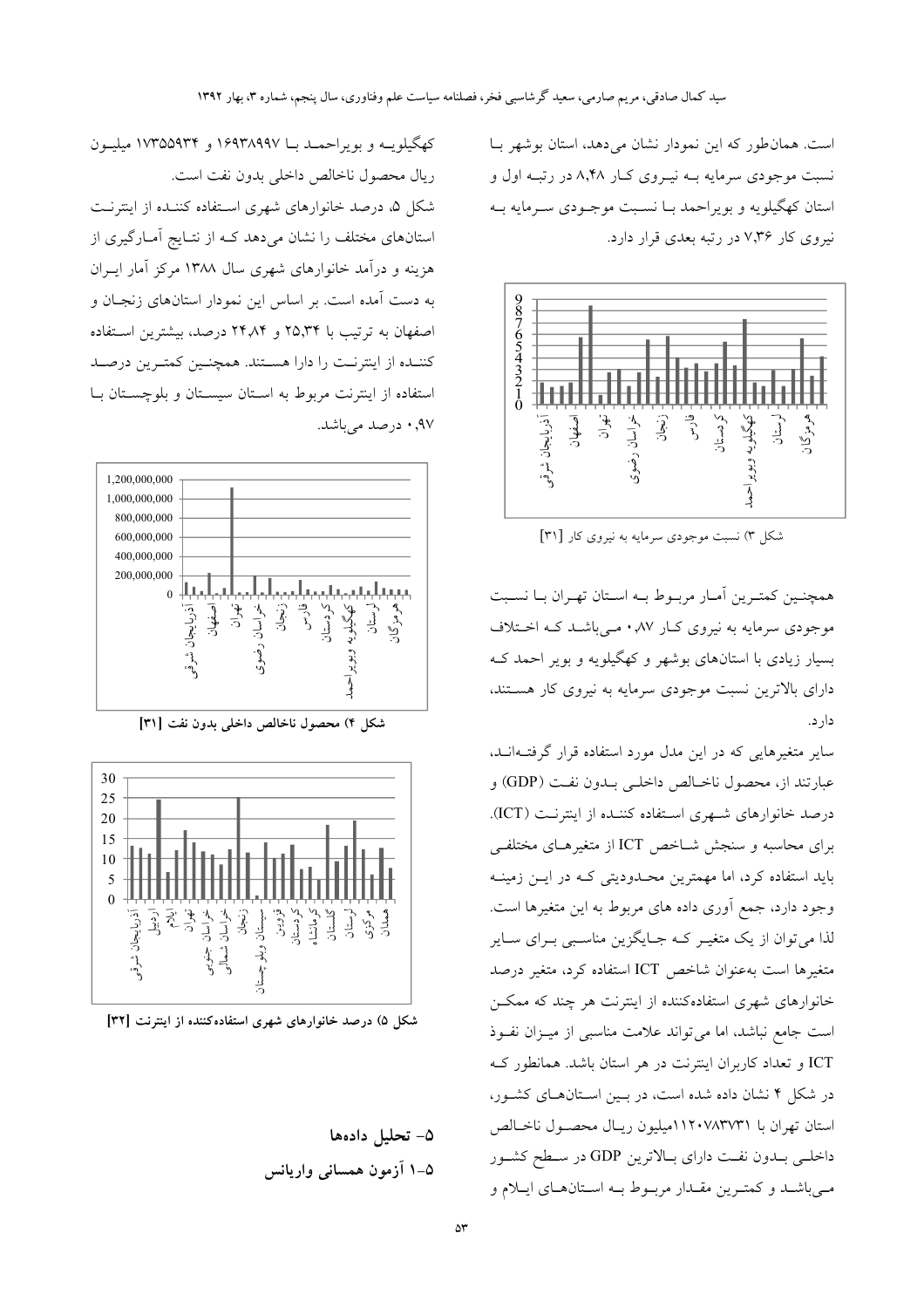با استفاده از آزمون وایت، همان طور کـه در جـدول شـماره١ نشان داده شده است، آماره obs\*R-squared (تعداد مشاهدات ضرب در R2) توسط نرم افزار Eviews محاسبه می شـود، کـه دارای توزیع خی دو میباشد.

Obs\*R-squared =  $30*0/474808=14/24424$ با توجه به سطح معنیداری ۵ درصد و درجه آزادی۶، مقــدار بحراني به صورت زير به دست مي آيد:  $\chi^2_{\text{df}-6}$  = 12/592 با توجه به محاسبات انجام گرفته که خلاصه آن در جــدول ۱ آمده است، فرض همسانی واریانس رد می شود و لـذا بـرای تخمـين مـدل مـيبايسـت از روش حـداقل مربعـات وزنـي ْ استفاده نماییم.

| جدول ۱) نتایج آزمون وایت |  |  |
|--------------------------|--|--|
|                          |  |  |

| $Obs*R-squared$           | نوع أماره                |
|---------------------------|--------------------------|
| 14/14414                  | مقدار آماره محاسبه شده   |
| 12/092                    | مقدار بحراني             |
| $\cdot$ / $\cdot$ $\cdot$ | $H_0$ احتمال پذيرش فرضيه |

#### ۵-۲ تخمین مدل

با استفاده از مدل تصریح شده در بالا و با بهرهگیـری از روش حداقل مربعات وزنبي، تأثيرات فناوري طلاعــات و ارتباطــات بر اشتغال استانهای کشور ایران در سال ۱۳۸۸به صورت زیر تخمين زده شد:

#### $Log(L)=0.757042 0.437526\log(K/L) + 0.738532\log(GDP)$ -0.145945log(ICT) ضرایب تخمین زده شده با جزئیات بیشتری در جدول ٢

نشان داده شده است، همان طوری که در این جدول مشخص است با توجه به آماره t- استیودنت، ضرایب تخمینــی همگــی به لحاظ آماری معنی دار هستند و تفسیر نتایج آن بـه صـورت زیر می باشند:

| جدول ٢) ضرايب تخمين زده شده |                                                  |  |
|-----------------------------|--------------------------------------------------|--|
|                             | ضرایب تخمینی   آماره t محاسباتی   متغیرهای مستقل |  |

| 1- Weighted Least-Squares (WLS) |  |  |
|---------------------------------|--|--|

| عرض از مبدا            | $\cdot$ , $40$                                                                 | $\cdot$ , $V\vartriangle V\cdot Y$ |
|------------------------|--------------------------------------------------------------------------------|------------------------------------|
| Log(K/L)               | $-\mathsf{r}$ , $\mathsf{r}\mathsf{r}\mathsf{s}\mathsf{r}\mathsf{v}\mathsf{r}$ | $-$ . $550079$                     |
| Log(GDP)               | $\Lambda \Lambda \Lambda$ ۴۰۳۴                                                 | . VYADYY                           |
| Log(ICT)               | $-7,711V77$                                                                    | $-0.140940$                        |
| $R^2 = 1.910r \cdot r$ | $D-W=r, \omega$ ۶۴۲۲                                                           | $F = -4r,60V$                      |

#### ۵–۳ یافتههای تحقیق

بین نرخ اشتغال و شاخص فناوری اطلاعات و ارتباطات log(ICT) رابطه معكوس وجود دارد يعني با افزايش شاخص فناوری اطلاعات و ارتباطـات، میـزان اشـتغال در هـر اسـتان كاهش مي يابد. همچنين ضريب تخميني (log(GDP يک عــدد مثبت است كه نشاندهنده رابطـه مثبـت بـين توليـد ناخـالص داخلي و نرخ اشتغال ميباشد يعني با افزايش توليـد ناخـالص داخلـي، ميـزان اشـتغال افـزايش مـييابـد. ضـريب تخمينـي log(K/L) نیز نشان میدهد که بین نسبت سرمایه سرانه و نرخ اشتغال رابطه معكوس وجود دارد يعنى افزايش ميزان سـرمايه سرانه در استانها باعث کاهش میزان اشتغال می شود. همچنـین  $\vec{F}$  آزمون  $F$  (آزمون معنــی داربــودن کلــی رگرســیون) حــاکی از معنى داربودن كلـى مـدل در سـطح ۹۵ درصـد اسـت. ميـزان ضریب  $R^2$  نیز برابر با ۹۱ درصد میباشد. این میزان حــاکی از آن است که حدود ۹۱ درصد از تغییرات نرخ اشـتغال توسـط متغیرهای معرفی شـده در مـدل قابـل توضـیح اسـت. آمـاره دوربين- واتسـون، كـه نشـاندهنـده وجـود يـا عـدم وجـود خودهمبستگی است از وضعیت مناسبی برخـوردار اسـت و عـدد بــه دســت اَمـده نشـان مــىدهــد در مـدل مــورد نظـر خودهمېستگي وجود ندارد.

# ۶- بحث و نتیجهگیری

به طور کلی در ایـن پـژوهش، بـه دنبـال پـافتن اثـر فنـاوری اطلاعات و ارتباطات بر اشتغال ۳۰ استان کشور ایران بــودیم. در این راستا پس از ارائـه کلیـات و اهمیـت، مبـانی نظـری اثرگذاری بر اشتغال مـورد بحـث قـرار گرفـت و ايـن نتيجـه حاصل شد که اشتغال تابعی از نسـبت موجـودی سـرمایه بــه نیروی کار، موجودی ناخـالص داخلـی بـدون نفـت اسـت، و برای بررسی اثر فناوری اطلاعات و ارتباطات این متغیر را نیز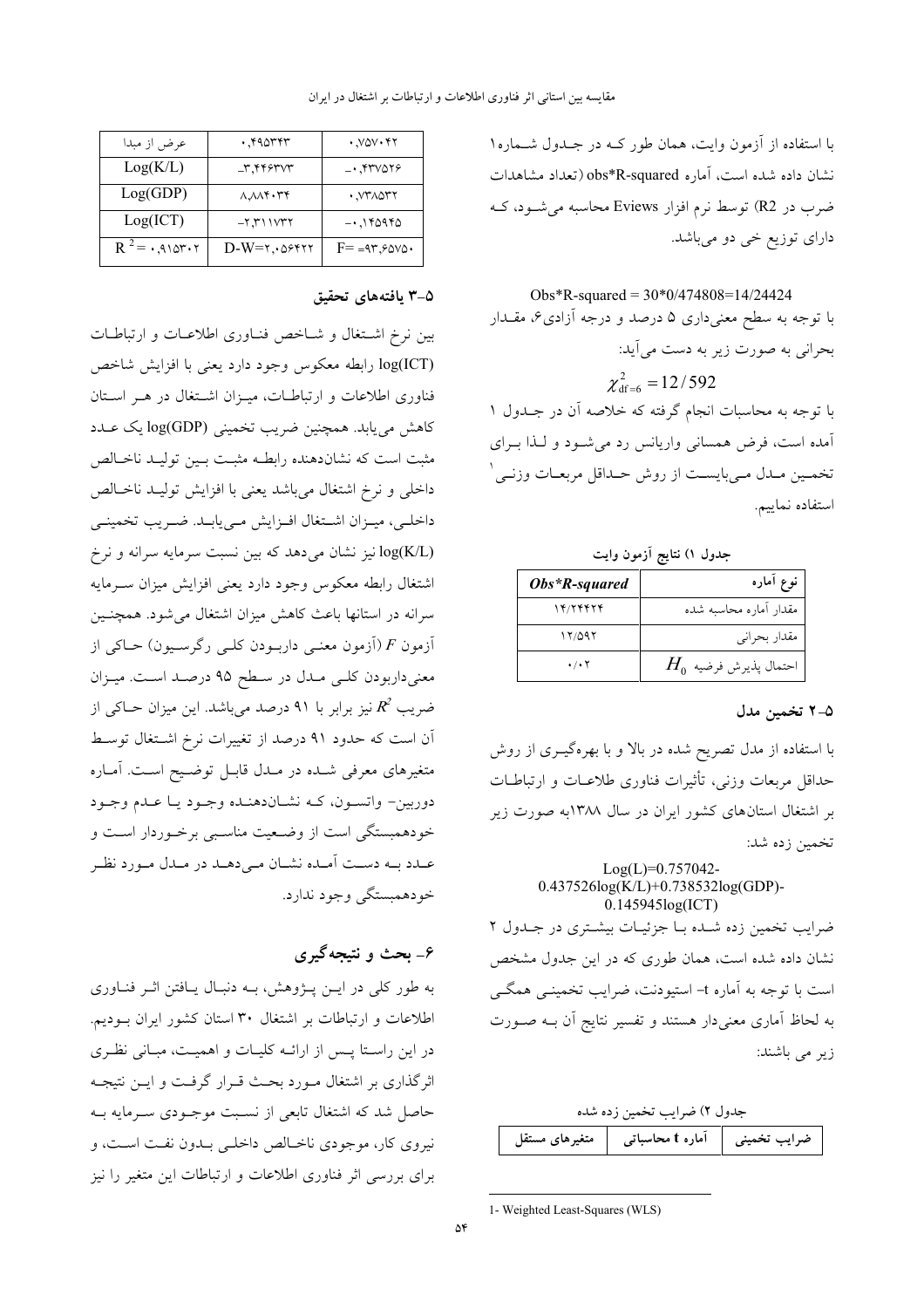به معادله اضافه کردیم. شـایان ذکـر اسـت کـه مـا از درصـد خانوارهای شهری استفاده کننده از اینترنت بهعنوان جایگزینی برای متغیر فناوری اطلاعیات و ارتباطیات استفاده که دهایت. شایان ذکر است، نتـایجی کـه از دادههـای آمـاری بــه دســت مي آيد، مطمئناً نمي توانــد تاييدكننــده رابطــه علــت و معلــولي باشد، بلکه یک رابطه آماری است و رابطه علت و معلولی بین متغیرها می بایست بر اساس مدل هـای توضـیح داده شـده بـه دست آید، و در واقع دادههای آماری درصدد بیان این موضوع هستند که رفتار جامعه آماری مورد نظـر متناسـب بــا الگــو و مدل توضیح داده شده است یـا نــه، کــه در ایــن مقالــه نتــایج اًماری تاییدکننده مــدل توضــیح داده شــده نیسـت یعنــی بــین فناورى اطلاعات و ارتباطات و اشتغال رابطـه مثبتـي وجـود ندارد. بهعبارت دیگر، این مطالعه نشان مے ردهــد کــه فنــاوری اطلاعات و ارتباطات بر اشتغال استان های کشور ایـران اثـر منفی دارد. برای توضیح علت این امر می توان دلایلی به شرح زیر بیان کرد:

- با ورود فنـاوري اطلاعـات و ارتباطـات در بنگـاههـاي اقتصادی استانها، به دلیل عدم مهارت کافی نیروی کبار حاضر، بنگاهها مجبور به انجام ریزش در ایــن بخــش از نیروی کار می شود.
- صاحبان بنگاههای اقتصادی، برای فراهم کردن شـرایط و زیرساختها و برپایی فناوری اطلاعات و ارتباطات در بنگاه خود، متحمل هزینههای زیادی می شـوند کـه ایـن افزایش هزینه و یا به جای گذاشتن سـرمایه بـه عـوض نیروی کار باعث کاهش تقاضا برای نیروی کار از سـوی بنگاه می شود.

در بخش بعدی، مطالعات تجربی در سطح خرد و کلان مـرور شد. بر اساس این مطالعات در بیشتر موارد تأثیر مثبت فناوری اطلاعات و ارتباطات بر اشتغال تأیید شــده اسـت، کــه شــاید دلیل تفاوت نتایج در مطالعات تجربی و پژوهش مورد مطالعه ما به خاطر استفاده از دادههای مقطعی و بررسبی کو تباهمیدت اثرات ورود فناورى اطلاعات و ارتباطات بـه صـحنه اشـتغال باشد. با توجه به موارد ذکر شـده، مـدل تجربــي و چگــونگـي

برآورد آن مورد بحث قرار گرفت وبا توجه به یافتههای مقاله، پیشنهادات به شرح زیر ارائه می شود:

- با توجه به نیاز بخش فناوری اطلاعـات و ارتباطـات بــه نیروی کار متخصص وکارشناس، لازمه پیشرفت و نفـوذ فناوری اطلاعات و ارتباطات بر فعالیتهای اقتصادی و، آگاهسازی، آموزش و تعلیم نیـروی کـار متخصـص مے باشد.
- برای کاهش هزینههای برپایی فناوری اطلاعات و ارتباطات در بنگاههای اقتصادی، و تبدیل این بنگاهها بـه بخشهای اشتغالزا، سرمایهگذاریهای مستقیم و غيرمستقيم را افزايش دهيم.
- برای ارزیابی دقیق تر آثار فن آوری اطلاعات و ارتباطـات بر اشتغال استانهای کشور، محققان می تواننـد مطالعـات تجربسي در ايسن زمينــه بــه رويكــرد صــنعت و بنگــاه استانهای مختلف انجام دهند.

#### References

منابع

[۱] رسولي نژاد، احسان و نوري، مهدي، ١٣٨٨، "اثر فناوري اطلاعـات و ارتباطات بر اشتغال اب ان"، *فصـلنامه تحقيقـات اقتصـادي*، ۸۹ صـص.  $AV - Y + V$ [۲] فكور، بهمـن و محمـدتقى، انصـارى، ١٣٨٩، "بررسـى روش١هـا و منابع کسب فناوری در بنگاههای کوچک منتخب ایران"، *فصلنامه سیاس*ت علم و فناوري، ٢(٢)، صص. ١٠۵-٩٣. [3] Scaramuzzi, E., 2002, "E- government Lesson Approach", and available from: www.newecentury.com/info/Lesson [۴] هژبرکیانی، کامبیز و اخـوان، شـادی، ۱۳۸۶، "بررسـی اثـر فنـاوری اطلاعات و ارتباطات بر اشتغال در صنایع استان تهران"، *پیـک نــور علــوم* انسانی، ۴۵)، صص. ۴۱–۲۷. [۵] هژبرکیانی، کامبیز و باقری قادیکلایی، مهیار، ۱۳۸۶، "تأثیر فنــاوری اطلاعات و ارتباطات بر بهرهوری و دستمزد نیروی کـار در صـنایع اسـتان تهران"، پیک *نور علوم انسانی*، ۲(۴)، صص. ۴۶–۲۸. [۶] افشاری، زهرا و رمضانی، فرح، ۱۳۸۵، "تأثیر فنــاوری اطلاعــات و ارتباطات بر اشتغال زنان، بررسی مقطعی بین کشوری"، *فصلنامه مطالعـات* اجتم*اعی روان شناختی زنان*، شماره ۱۰، صص. ۳۶ـ۲۳. [۷] وحیـدی، پریـدخت، ۱۳۷۹، "رابطـه علـم و فنـاوری و اشـتغال در

بخش صنعت ايران"، *مجله برنامه و بودجه*، ۵۴–۵۵، صص. ٣-٣.

[8] Choucri, N., Maugis, V., Madnick, S., Siegel, M. and Gillet, S., 2003, "Global e-Readiness for what?",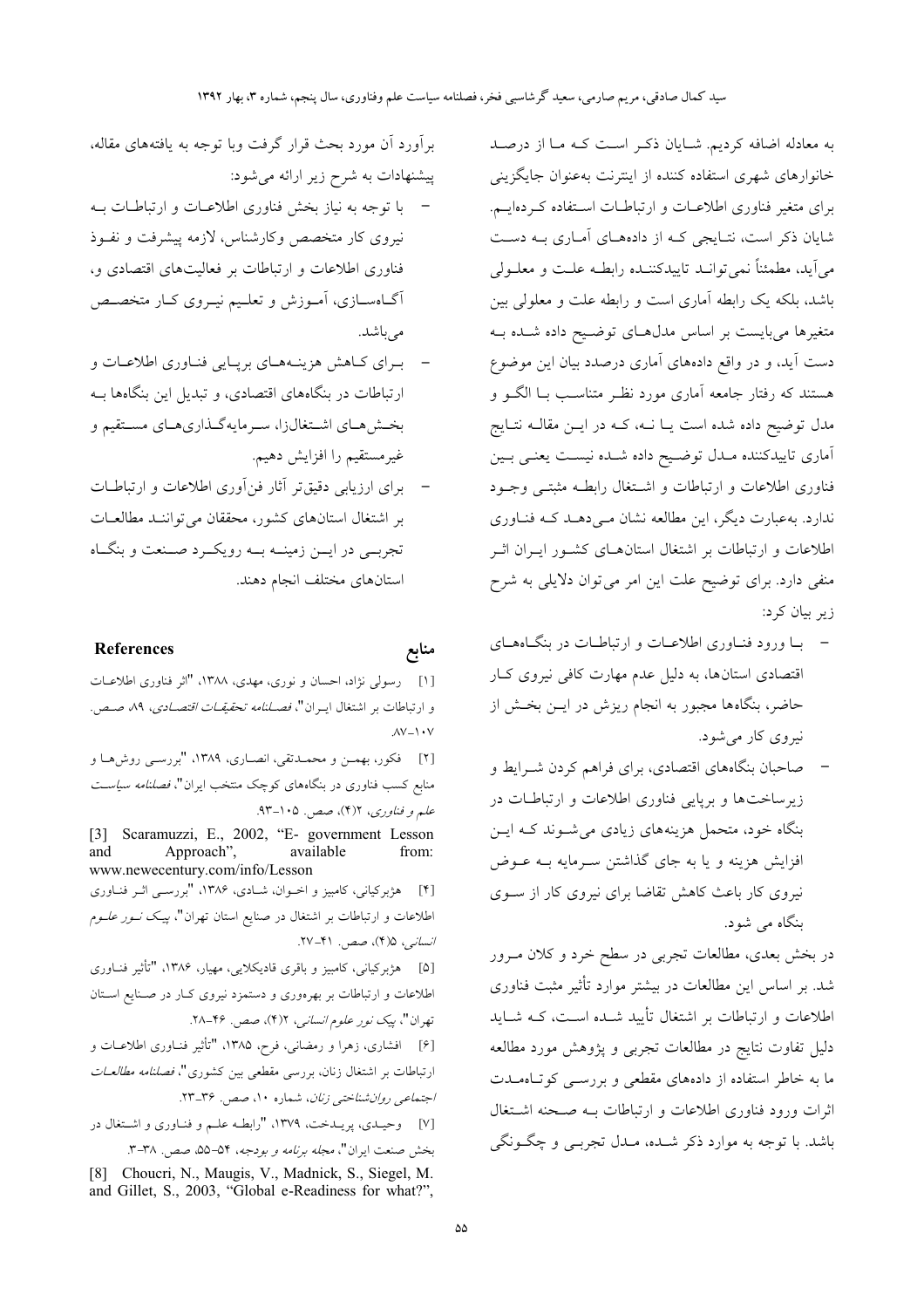[21] Ucdogruk, Y., 2006, "Employment Impact of Product and Process Innovations in Turkey" University of Istanbul, Turkey, 6, pp. 87-99.

[22] Harrison, R., Jaumandreu, J., Mairesse, J., Peters, B., 2006, "Does Innovation Stimulate Employment? A Firm Level Analysis Using Comparable micro data from four countries", Working Paper 14216, available from: www.nber.org/papers/w14216.

[23] Merikull, J., 2008, "The Impact of Innovation on Employment: Firm and Industry Level Evidence from Estonia", Eesti pank (Bank of Estoni).

[24] Greenan.  $N_{\cdot}$ and Guellec.  $D_{\cdot}$ 2001. "Technological Innovation and Employment Reallocation", *Labor*, 14, pp. 547-590.

[25] Lai, J., and chen, W., 2009, "Measuring e-Business dependability: The employee perspective", The Journal of system and software, 82(6), pp. 1046-1055.

[۲۶] ذاکری نیـری، علـی، ۱۳۸۰، "تـاثیر فنـاوری اطلاعـات بـر اشـتغال اب ان(۱۳۴۵–۷۵) سا توجــه سه تجربــه کشــورهای منتخـب"، پاسانiامــه کارشناسی ارشد، دانشکده اقتصاد، دانشگاه تهران.

[۲۷] اخوان زنجانی، شادی، ۱۳۸۴، "بررسی تـأثیر ICT بـر اشــتغال در .<br>صنایع تهران"، پایاننامه کارشناسی ارشد، دانشگاه شهید بهشتی.

[۲۸] محمدودزاده، محمدو د و اسیدی، فرخنیده، ۱۳۸۶، "اثیر فنیاوری اطلاعات و ارتباطات بر رشـد بهـ, هوري نيـ, وي كـار در اقتصـاد ايـ, ان"، فصلنامه پژوهش های بازرگانبی، ۴۳، صص. ۱۸۴-۱۵۳.

[۲۹] میرزایی، محمد، اربابیان، شیرین و حـافظی، بهـار، ۱۳۸۶، "بررســی اثرات اشتغال زایی بخش فناوری اطلاعات و ارتباطات در اقتصاد ایــران"،

مجله دانش و توسعه، ۲۰، صص. ۲۱۱–۱۸۵.

[۳۰] مرادحاصل، نیلوفر، مزینبی، امیرحسین و پاریـاب، سـید حسـین، ۱۳۸۷، "اثر فناوری اطلاعات و ارتباطات بر فضای کسب و کار و تستهیل

[۳۱] سالنامه آماری استانهای مختلف، ۱۳۸۸، مرکـز آمـار ایـران، قابـل دسترس در: //salnameh.sci.org.ir/

[۳۲] نتایج آمارگیری از هزینه و درآمد خانوارهای شهری، ۱۳۸۸،

قابل مركز أمارايران، در: دسترس http://www.amar.org.ir/Portals/0/Files/abstract/1388/n  $h$  sh $88.pdf$  Massachusetts Institute of Technology  $(MIT)$ , available from: http://ebusiness.mit.edu.

نصابیان، شهریار و کاظمی، پیمان، ۱۳۸۶، "شناسـایی مهــارتهــای  $[9]$ .<br>مورد نیاز برای گسترش اشتغال در حوزه فناوری اطلاعات و ارتباطــات در

ایران"، *یژوهشنامه اقتصادی*، ۴(۳۵)، صص. ۲۰۸–۱۹۷.

"Innovation M., 2007. [10] Vivarelli. and Employment: A Survey", Institute for the Study of Labor, Italy, pp. 2-4.

[11] Vivarelli, M. and Pianta, M., 2000, "The Employment Impact of Innovation: Evidence and policy", Journal of Small Business Economics, 22(5), pp. 417-420.

[12] Freeman, C. and Soete, L., 1994, Work for All or Unemployment? Computerised Technical Mass *Change into the*  $21^{st}$  *century*, Vol. 6, pp. 73-74, Pinter, London.

[13] Koellinger, P., 2006, "Impact of ICT on Corporate Performance, Productivity and Employment Dynamics", European Commission, pp. 3-22.

[14] Piva, Mariacristina and Vivarelli, Macro, 2003, "Innovation and Employment: Evidence from Italian Microdata", Institute for the study of Labor, Italy, pp.  $36 - 52$ 

[15] Van Reenen, J., 1997, "Employment and Technological Innovation: Evidence from **I** IK manufacturing firms", Journal of Labor Economics,  $15(2)$ , pp. 255-284.

 $[16]$  Dewan, S. and Kraemer, K.L., 1988. "International Dimension of the productivity paradox", Journal of Communications of the ACM, 41(8), pp. 56-62.

[17] Peltola, P., 2001, "ICT Employment Scenario 2010, The Future Scenarios of the Employment in the European ICT sector", Federation of Finnish Electrical and Electronics Industry, pp. 1-26, available from: www.caveer-space.com.

[18] Matteucci, B., Sterlachini, A., 2003, "ICT and Employment Growth in Italian Industries", available from: http://www.niesr.ac.uk/research/epke/wp-17.pdf. A., 2004, "Evaluating [19] Andreica, **ICT** implementations within the Romanian business environment". Journal of Transition Studies Review. 11(3), pp. 236-243.

[20] Lal, K., 2004, "Growth of Employment and the adoption of E-Business", Discussion paper series, United Nation University.